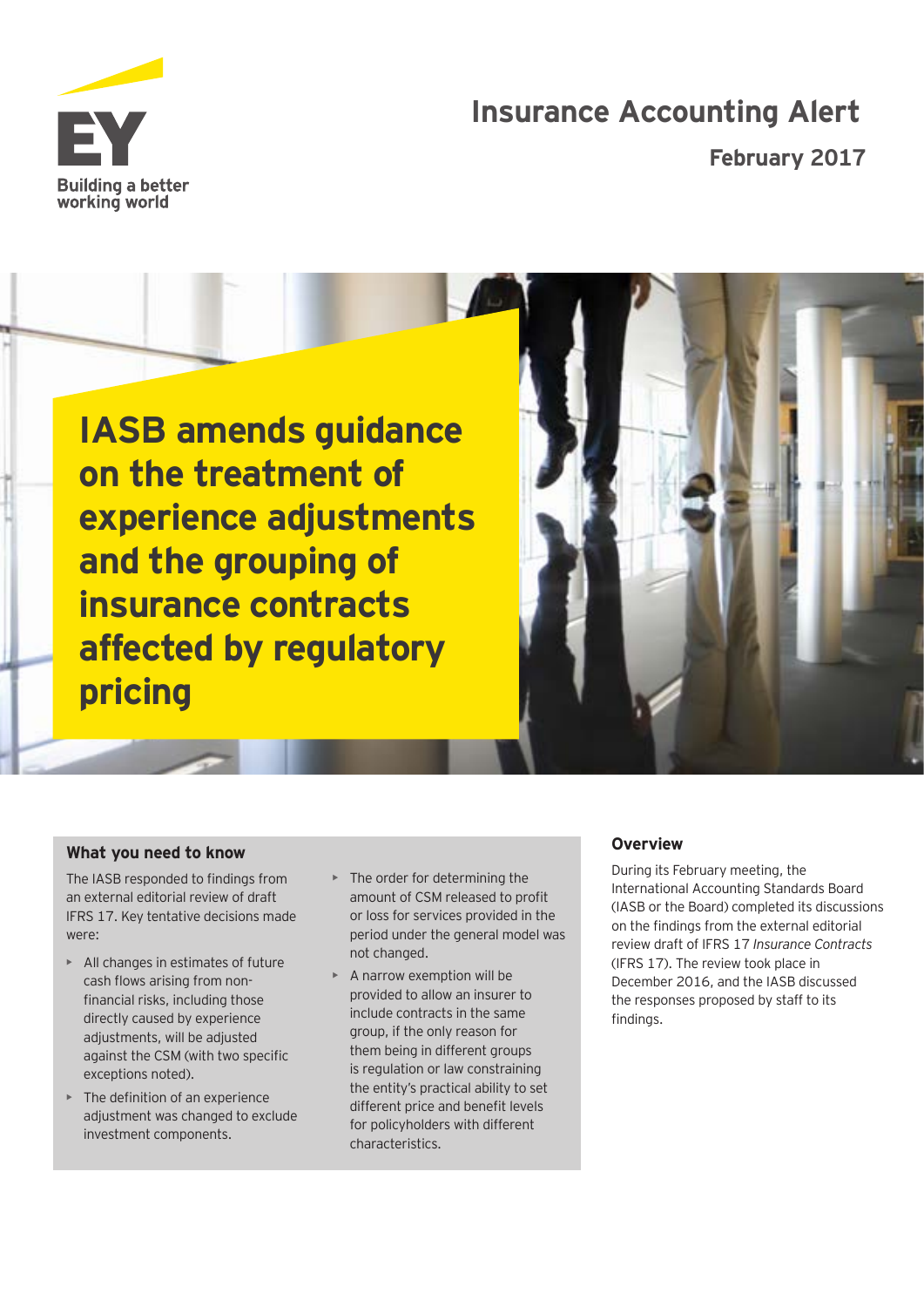# The story so far

The IASB website provides information about tentative decisions made on the insurance contracts accounting model prior to this meeting, including:

- The [cover note and papers](http://www.ifrs.org/Current-Projects/IASB-Projects/Insurance-Contracts/Pages/Discussion-and-papers-stage-7.aspx) for the meeting which contain an overall summary to date of the progress on the project and an overview of the tentative decisions
- Further information on the project and the proposed model can also be found [here](www.ifrs.org/Current-Projects/IASB-Projects/Insurance-Contracts/Pages/Insurance-Contracts.aspx)

# **Experience adjustments**

In response to comments received on the external editorial review draft of IFRS 17, the IASB revisited some of its tentative decisions made during the November 2016 IASB meeting regarding the treatment of experience adjustments.

At the November 2016 meeting, the IASB decided that, if a change in estimate of future cash flows is directly caused by an experience adjustment, the combined effect of the adjustment and the directly caused change in the estimate of future cash flows should be recognised in profit or loss. At that time, this approach was

viewed as an appropriate compromise that would avoid the recognition of a loss or gain in the current period and a consequential gain or loss in future periods when a claim is incurred earlier or later than expected.

However, the editorial review raised questions as to whether this treatment resulted in a workable compromise for when to combine, and where to recognise, the combined effect of experience adjustments and directly caused changes in estimates of the present value of future cash flows (in profit or loss or to adjust the contractual service margin (CSM)). There were other comments on operational challenges, particularly regarding the recording and tracking necessary to produce insurance contract revenue figures in future periods, if the November decision were to be implemented. It was also noted that, while this treatment had been introduced as an exception that would avoid recognition of loss or gain in the current period and a consequential gain or loss in future periods, it would also be applied in many scenarios where the effects would not actually be off-set in this way.



#### **General model:**

In response to these concerns, the Board tentatively decided that, for contracts measured under the general model, all changes in estimates of the present value of future cash flows arising from non-financial risks, including those that are directly caused by experience adjustments, will be adjusted against the contractual service margin. Exceptions to this are where those changes to estimates:

- i. Relate to incurred claims
- ii. Result in increases in the insurance liability that exceed the carrying amount of the CSM or result in decreases in the insurance liability that needs to be allocated to loss components (recognised in profit and loss in the past) in which case, the changes are recognised in profit or loss.

Some Board members commented that previous tentative decisions (such as separating experience adjustments and changes in estimates, and moving away from the unit of aggregation being an individual contract) made it impossible to get to a perfect answer for the treatment of experience adjustments, with some compromises being inevitable. The Board had attempted to address complexity in this area at the November 2016 meeting, but acknowledged and addressed the additional concerns from the editorial review and, therefore, agreed with the staff proposal unanimously.

#### **Variable fee approach:**

The Board also tentatively decided to align the treatment of experience adjustments arising from changes in non-financial risks for contracts measured under the variable fee approach to the above treatment for contracts accounted for under the general model. The staff commented the amended treatment of the experience adjustments would fit in quite naturally within the objective and mechanics of the variable fee approach.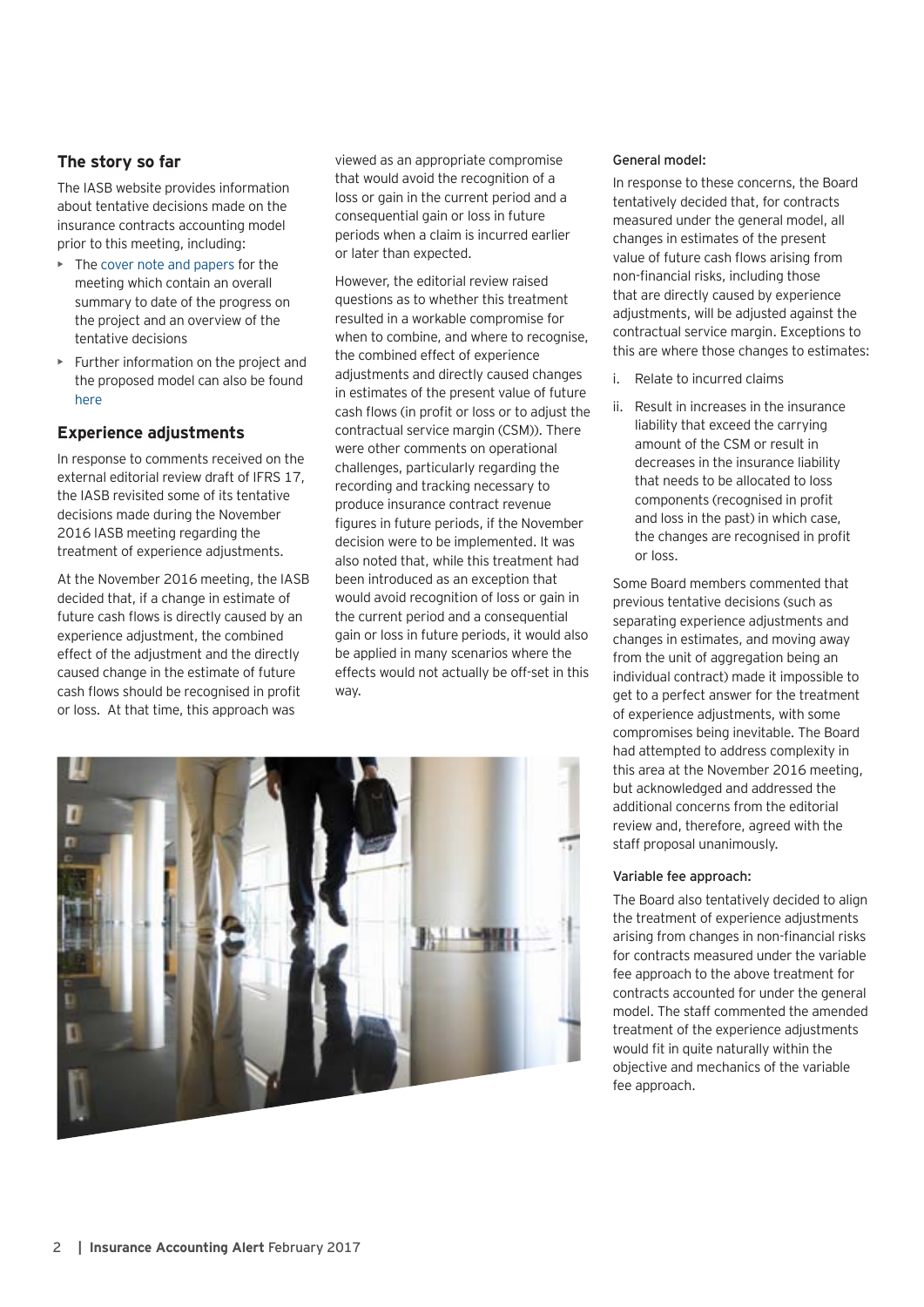#### **Exclusion of investment component:**

The Board amended the definition of experience adjustments to exclude the investment component of claims incurred. As a result, an acceleration or delay in the repayment of investment components will not be part of experience adjustments and will adjust the CSM rather than be recognised immediately in profit or loss.

#### **Order of CSM release:**

Some commentators on the external editorial review draft questioned why a change in the estimate of future cash flows, not directly caused by an experience adjustment that would only effect future cash flows, should affect the amount of CSM recognised in profit or loss in the current period. They argued that the allocation of CSM to coverage units in the current period should be determined before updating the amount of CSM, as a change in non-financial assumptions becomes effective from the date the revised assumption is first used to measure fulfilment cash flows.

Most Board members agreed with staff that measurement should reflect currently available best estimates, and that a change in assumptions at the end of a period would likely represent a change in conditions over time rather than just at the end of the period. They added that complexity would increase if the allocation of the CSM is calculated after adjusting the CSM and the number of coverage units to reflect the effects of experience up to the end of the period, but before making changes in the estimates of the present value of future cash flows that are not directly caused by experience adjustments. This would require a run of actuarial models both before and after making changes in estimates to future cash flows not directly caused by experience adiustments.

One Board member highlighted that the approach in the external review draft could lead to inconsistencies in certain circumstances, but other Board members saw this as an unavoidable consequence of previous decisions to recognise experience adjustments in profit or loss. The staff also noted that allocating the CSM before changing estimates of future cash flows not directly caused by experience adjustments would create a difference compared with the variable fee model – under the variable fee model, the CSM is allocated after the CSM has been adjusted for changes in the entity's share of underlying items.

The Board concluded that there was no compelling argument to change its previous decision that the release should be based on allocating the remaining contractual service margin after all other adjustments have been made to the amount of the contractual service margin at the start of the period. The Board, therefore, unanimously agreed with the staff proposal not to make changes in response to concerns about the order for determining the amount of CSM released in profit or loss for services provided in the period under the general model.

# **G roup ing of insurance contracts affected by regulatory pricing**

The Board considered the effect of law or regulation in light of the Board's November 2016 decisions on the grouping of contracts. Prior to its November meeting, the Board had decided not to provide an exemption to the requirements for the level of aggregation when regulation constrains the pricing or benefits. However, this decision was taken in the context of earlier decisions about the level of aggregation prior to the tentative decision to distinguish at least between those groups that are onerous at initial recognition, those that have no significant risk of becoming onerous, and other remaining contracts.

The Board had tentatively decided that insurers need to determine how to divide contracts that disregard a specified characteristic of pricing into different groups, even if the reason an insurer disregards that specified characteristic is because of law or regulation. However, many commentators on the external editorial review draft questioned the usefulness of the information that would be obtained from separating contracts that an entity is required by law or regulation to group together for determining the pricing or level of benefits. For example, if an insurer that issues motor policies is forced by regulation to set the same price for young male and female drivers, would it be useful to recognise onerous contract losses at initial recognition of policies for young male drivers if the combined group of young male and female drivers is expected to be profitable. Those commentators would argue such disaggregation would be artificial rather than reflecting the economic fact that law and regulation affect the pricing.

In response to these comments, the staff proposed a narrow exemption that would allow an insurer to include contracts in the same group if contracts within a portfolio would fall into different groups, only because the law or regulations constrain the entity's practical ability to set a different price or level of benefits for policyholders with different characteristics, and to disclose that fact.

Several Board members noted their general reluctance to introduce additional exemptions to the standard due to the associated increase in complexity. However, these Board members also recognised the need to resolve the specific concerns about the grouping of insurance contracts affected by regulatory pricing, which has been a topic of discussion over an extended period and a sensitive issue for the standard.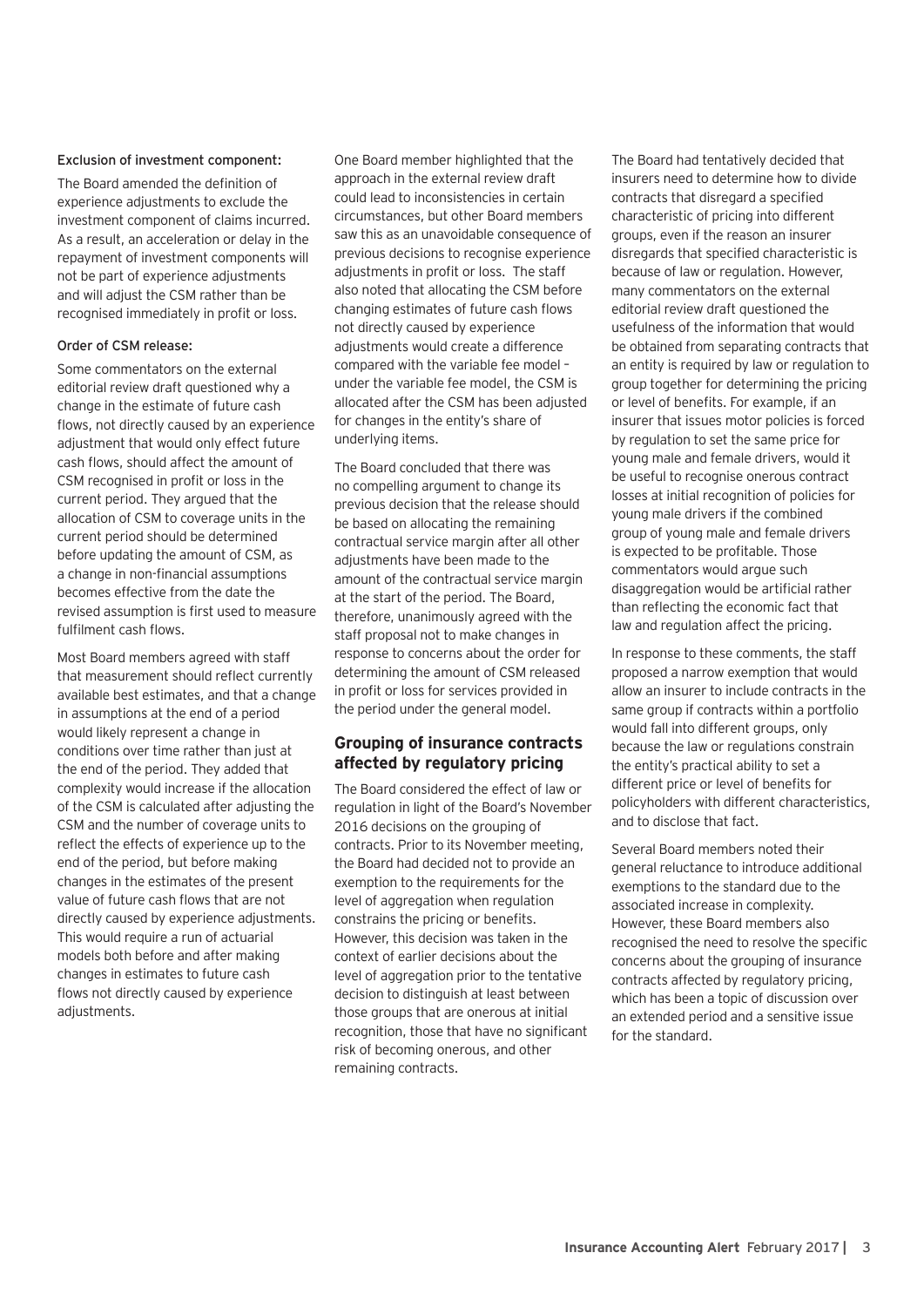In response, the staff explained the aim is to introduce a narrow exemption that applies if, and only if, specific constraints in law or regulation would result in contracts being recognised in different groups. The staff emphasised that it should not be extended by analogy to other items (e.g., when applying the other aggregation criteria in the standard, or when accounting for regulatory-affected transactions accounted for in accordance with other standards).

Eleven of 12 Board members agreed and one disagreed with this decision.

# **Other findings from the external editorial review draft**

The staff presented the other findings of the external editorial review of draft IFRS 17 and other sweep issues and its proposed responses to those findings. After providing some matters to be considered as part of drafting (for example, with regard to the level of aggregation, the scope of the variable fee approach and 'mutualisation'), all 12 members of the Board agreed with the staff's recommendations. Board members did not raise any other topics for consideration at a future meeting.

#### How we see it

A number of Board members clearly stated during the meeting that they valued highly feedback in the form of the external editorial review draft of the standard. Accordingly, the main decisions made during the February meeting were driven by that feedback, demonstrating the Board's continued willingness to consider and respond to input on the clarity and operability of its proposals.

The Board's decision during the February meeting on the treatment of experience adjustments reflects that there is no single perfect solution to the treatment of experience adjustments and the mechanics of adjusting and releasing the CSM. The changes regarding the regulatory pricing effects on the level of aggregation will be welcomed by many insurers as an important step to appropriately reflect these effects in the grouping of contracts.

The effective date of 1 January 2021 will give insurers an implementation period of around three and a half years after issuance of the standard. Whilst the IASB noted in a previous meeting this implementation period is relatively long compared with other standards, the complexity of IFRS 17 will be such that companies cannot afford to wait and will need to start preparing for implementation soon.

# **What's next?**

With the decisions made at this meeting, the Board completed its discussions on the comments from the external editorial review draft and the staff will continue drafting.

The Board expects to issue IFRS 17 in May 2017.